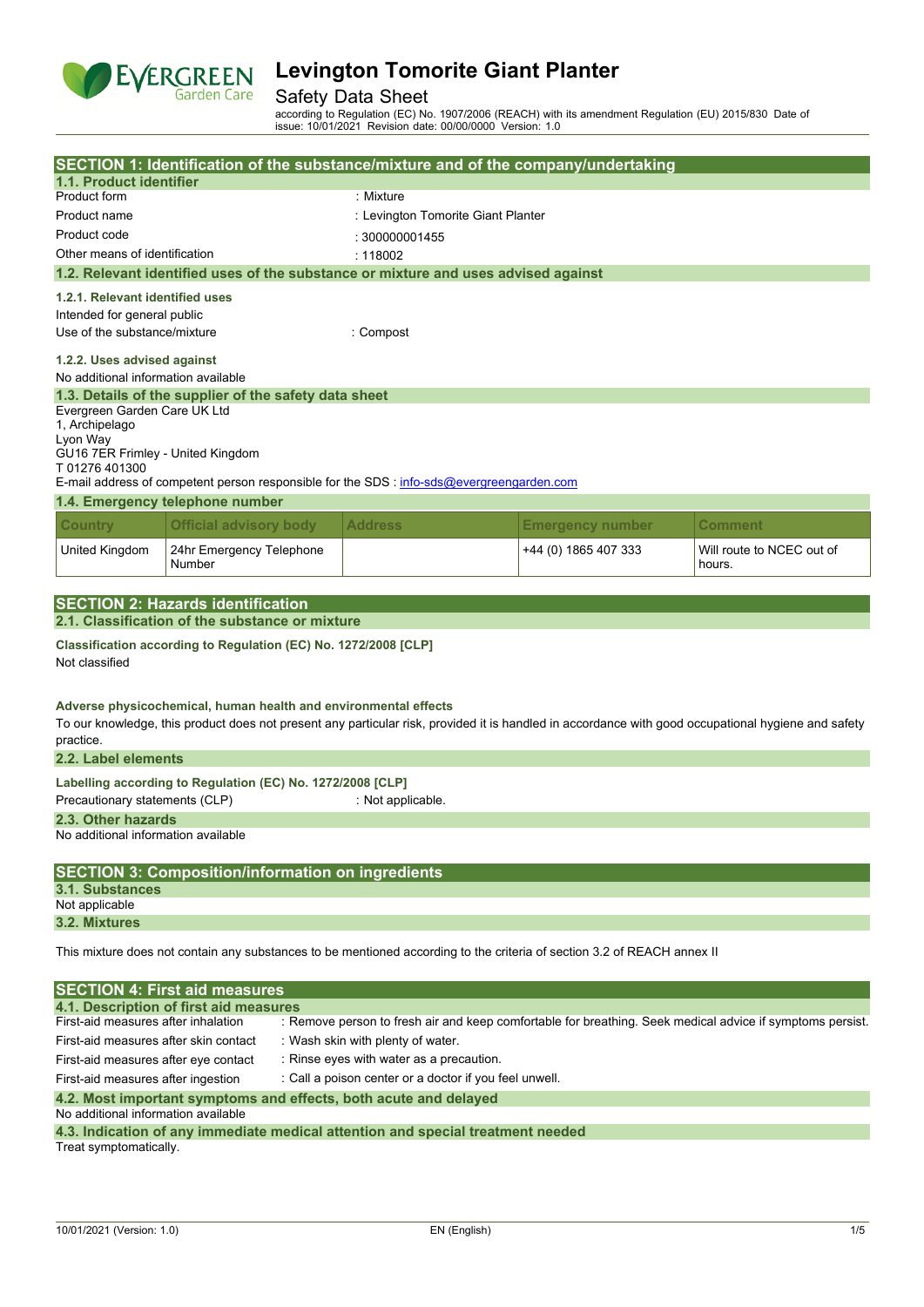## Safety Data Sheet

according to Regulation (EC) No. 1907/2006 (REACH) with its amendment Regulation (EU) 2015/830

| according to Regulation (EC) No. 1907/2006 (REACH) with its amendment Regulation (EO) 2015/630 |                                                                                                                                                                                              |
|------------------------------------------------------------------------------------------------|----------------------------------------------------------------------------------------------------------------------------------------------------------------------------------------------|
| <b>SECTION 5: Firefighting measures</b>                                                        |                                                                                                                                                                                              |
| 5.1. Extinguishing media<br>Suitable extinguishing media                                       | : Water spray. Dry powder. Foam.                                                                                                                                                             |
| 5.2. Special hazards arising from the substance or mixture                                     |                                                                                                                                                                                              |
| Hazardous decomposition products in case of fire<br>5.3. Advice for firefighters               | : Toxic fumes may be released.                                                                                                                                                               |
| Protection during firefighting                                                                 | : Do not attempt to take action without suitable protective equipment. Self-contained<br>breathing apparatus. Complete protective clothing.                                                  |
| <b>SECTION 6: Accidental release measures</b>                                                  |                                                                                                                                                                                              |
| 6.1. Personal precautions, protective equipment and emergency procedures                       |                                                                                                                                                                                              |
| 6.1.1. For non-emergency personnel                                                             |                                                                                                                                                                                              |
| Emergency procedures                                                                           | : Ventilate spillage area.                                                                                                                                                                   |
| 6.1.2. For emergency responders<br>Protective equipment                                        | : Do not attempt to take action without suitable protective equipment. For further information<br>refer to section 8: "Exposure controls/personal protection".                               |
| <b>6.2. Environmental precautions</b>                                                          |                                                                                                                                                                                              |
| Avoid release to the environment.                                                              |                                                                                                                                                                                              |
| 6.3. Methods and material for containment and cleaning up<br>Methods for cleaning up           | : Sweep up or mechanically recover the product. Avoid dust formation.                                                                                                                        |
| Other information                                                                              | : Store labeled containers for disposal. Dispose of materials or solid residues at an authorized site.                                                                                       |
| 6.4. Reference to other sections<br>For further information refer to section 13.               |                                                                                                                                                                                              |
| <b>SECTION 7: Handling and storage</b>                                                         |                                                                                                                                                                                              |
| 7.1. Precautions for safe handling                                                             |                                                                                                                                                                                              |
| Precautions for safe handling<br>Hygiene measures                                              | : Ensure good ventilation of the work station. Wear personal protective equipment.<br>: Do not eat, drink or smoke when using this product. Always wash hands after handling the<br>product. |
| 7.2. Conditions for safe storage, including any incompatibilities                              |                                                                                                                                                                                              |
| Storage conditions                                                                             | : Store in a dry, well-ventilated place. Keep cool.                                                                                                                                          |
| 7.3. Specific end use(s)<br>No additional information available                                |                                                                                                                                                                                              |
| <b>SECTION 8: Exposure controls/personal protection</b>                                        |                                                                                                                                                                                              |
| 8.1. Control parameters                                                                        |                                                                                                                                                                                              |
| No additional information available<br>8.2. Exposure controls                                  |                                                                                                                                                                                              |
| Appropriate engineering controls:                                                              |                                                                                                                                                                                              |
| Ensure good ventilation of the work station.                                                   |                                                                                                                                                                                              |
| Hand protection:                                                                               |                                                                                                                                                                                              |
| Protective gloves                                                                              |                                                                                                                                                                                              |
| Eye protection:                                                                                |                                                                                                                                                                                              |
| Safety glasses                                                                                 |                                                                                                                                                                                              |
| Skin and body protection:                                                                      |                                                                                                                                                                                              |
| Wear suitable protective clothing                                                              |                                                                                                                                                                                              |
| <b>Respiratory protection:</b>                                                                 |                                                                                                                                                                                              |
| In case of insufficient ventilation, wear suitable respiratory equipment                       |                                                                                                                                                                                              |
| Environmental exposure controls:                                                               |                                                                                                                                                                                              |
| Avoid release to the environment.                                                              |                                                                                                                                                                                              |

| <b>SECTION 9: Physical and chemical properties</b>         |                  |  |  |
|------------------------------------------------------------|------------------|--|--|
| 9.1. Information on basic physical and chemical properties |                  |  |  |
| Physical state                                             | : Fibrous solid. |  |  |
| Colour                                                     | ∵ Brown          |  |  |
| Odour                                                      | :Earthv:         |  |  |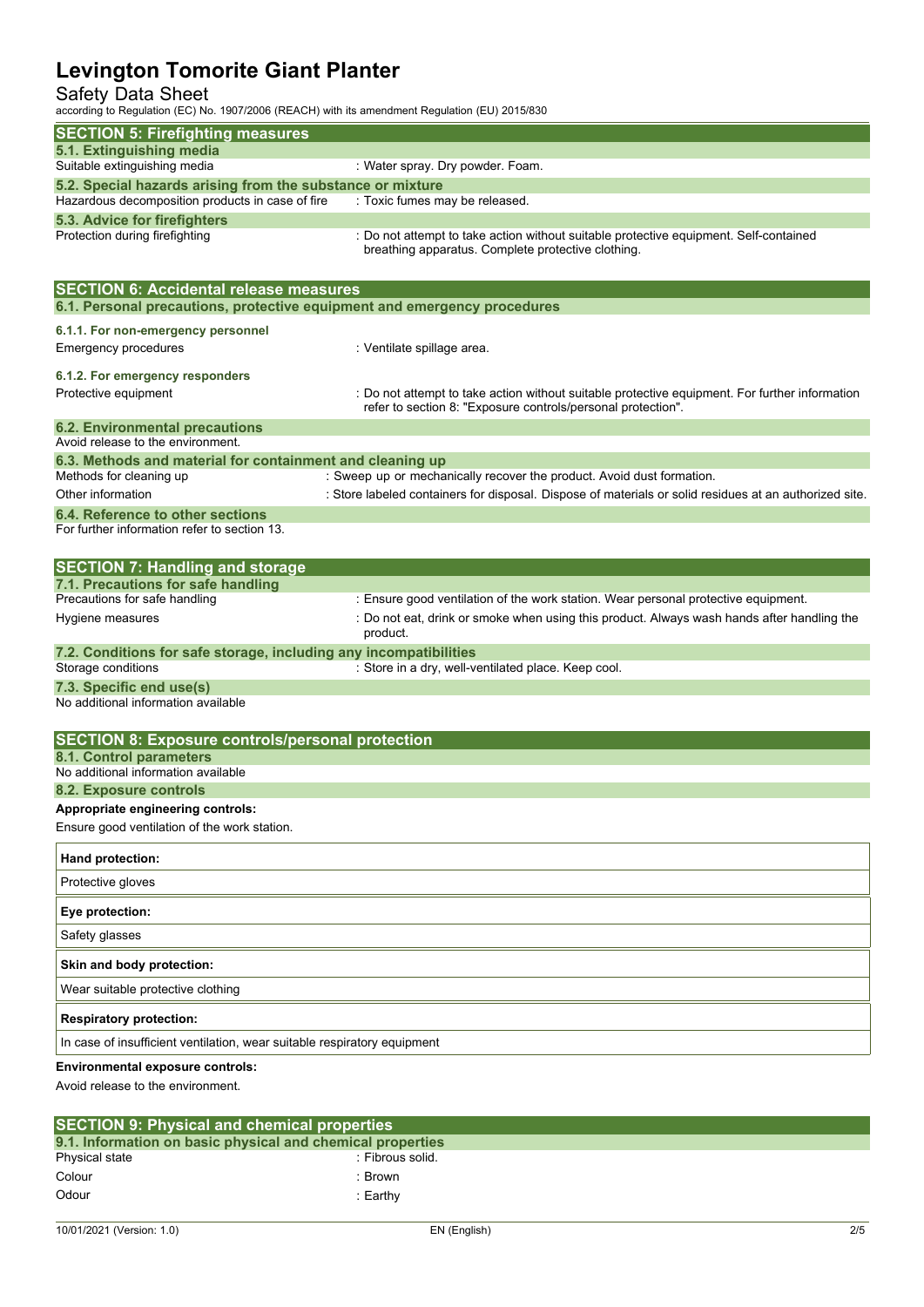## Safety Data Sheet

according to Regulation (EC) No. 1907/2006 (REACH) with its amendment Regulation (EU) 2015/830

| Odour threshold                            | : Not applicable    |
|--------------------------------------------|---------------------|
| рH                                         | $.44 - 6.6$         |
| Relative evaporation rate (butylacetate=1) | : Not applicable    |
| Melting point                              | : Not applicable    |
| Freezing point                             | : Not applicable    |
| Boiling point                              | : Not applicable    |
| Flash point                                | : No data available |
| Auto-ignition temperature                  | : No data available |
| Decomposition temperature                  | : No data available |
| Flammability (solid, gas)                  | : No data available |
| Vapour pressure                            | : Not applicable    |
| Relative vapour density at 20 °C           | : Not applicable    |
| Relative density                           | : No data available |
| Solubility                                 | : Not applicable    |
| Log Pow                                    | : No data available |
| Viscosity, kinematic                       | : Not applicable    |
| Viscosity, dynamic                         | : Not applicable    |
| Explosive properties                       | : No data available |
| Oxidising properties                       | : No data available |
| <b>Explosion limits</b>                    | : Not applicable    |
| 9.2. Other information                     |                     |

No additional information available

| <b>SECTION 10: Stability and reactivity</b> |  |
|---------------------------------------------|--|
|---------------------------------------------|--|

| <b>10.1. Reactivity</b> |
|-------------------------|
|-------------------------|

| <b>IV.I. INGAULIVILY</b>                                                           |
|------------------------------------------------------------------------------------|
| The product is non-reactive under normal conditions of use, storage and transport. |
| 10.2. Chemical stability                                                           |
| Stable under normal conditions.                                                    |
| 10.3. Possibility of hazardous reactions                                           |
| No dangerous reactions known under normal conditions of use.                       |
| 10.4. Conditions to avoid                                                          |
| None under recommended storage and handling conditions (see section 7).            |
| 10.5. Incompatible materials                                                       |
| No additional information available                                                |
| 10.6. Hazardous decomposition products                                             |

Under normal conditions of storage and use, hazardous decomposition products should not be produced.

| : Not classified<br>Acute toxicity (oral)<br>: Not classified<br>Acute toxicity (dermal)<br>: Not classified<br>Acute toxicity (inhalation)<br>Skin corrosion/irritation<br>: Not classified<br>: Not classified<br>Serious eye damage/irritation<br>Respiratory or skin sensitisation<br>: Not classified<br>: Not classified<br>Germ cell mutagenicity<br>: Not classified<br>Carcinogenicity<br>: Not classified<br>Reproductive toxicity<br>: Not classified<br>STOT-single exposure<br>: Not classified<br>STOT-repeated exposure | <b>SECTION 11: Toxicological information</b><br>11.1. Information on toxicological effects |                  |  |
|----------------------------------------------------------------------------------------------------------------------------------------------------------------------------------------------------------------------------------------------------------------------------------------------------------------------------------------------------------------------------------------------------------------------------------------------------------------------------------------------------------------------------------------|--------------------------------------------------------------------------------------------|------------------|--|
|                                                                                                                                                                                                                                                                                                                                                                                                                                                                                                                                        |                                                                                            |                  |  |
|                                                                                                                                                                                                                                                                                                                                                                                                                                                                                                                                        |                                                                                            |                  |  |
|                                                                                                                                                                                                                                                                                                                                                                                                                                                                                                                                        |                                                                                            |                  |  |
|                                                                                                                                                                                                                                                                                                                                                                                                                                                                                                                                        |                                                                                            |                  |  |
|                                                                                                                                                                                                                                                                                                                                                                                                                                                                                                                                        |                                                                                            |                  |  |
|                                                                                                                                                                                                                                                                                                                                                                                                                                                                                                                                        |                                                                                            |                  |  |
|                                                                                                                                                                                                                                                                                                                                                                                                                                                                                                                                        |                                                                                            |                  |  |
|                                                                                                                                                                                                                                                                                                                                                                                                                                                                                                                                        |                                                                                            |                  |  |
|                                                                                                                                                                                                                                                                                                                                                                                                                                                                                                                                        |                                                                                            |                  |  |
|                                                                                                                                                                                                                                                                                                                                                                                                                                                                                                                                        |                                                                                            |                  |  |
|                                                                                                                                                                                                                                                                                                                                                                                                                                                                                                                                        |                                                                                            |                  |  |
|                                                                                                                                                                                                                                                                                                                                                                                                                                                                                                                                        | Aspiration hazard                                                                          | : Not classified |  |

| [SECTION 12: ECOlOGICAL INTORMATION] |                                                                                                                            |
|--------------------------------------|----------------------------------------------------------------------------------------------------------------------------|
| <b>12.1. Toxicity</b>                |                                                                                                                            |
| Ecology - general                    | : The product is not considered harmful to aquatic organisms nor to cause long-term<br>adverse effects in the environment. |
| Acute aguatic toxicity               | : Not classified                                                                                                           |
| Chronic aquatic toxicity             | : Not classified                                                                                                           |
|                                      |                                                                                                                            |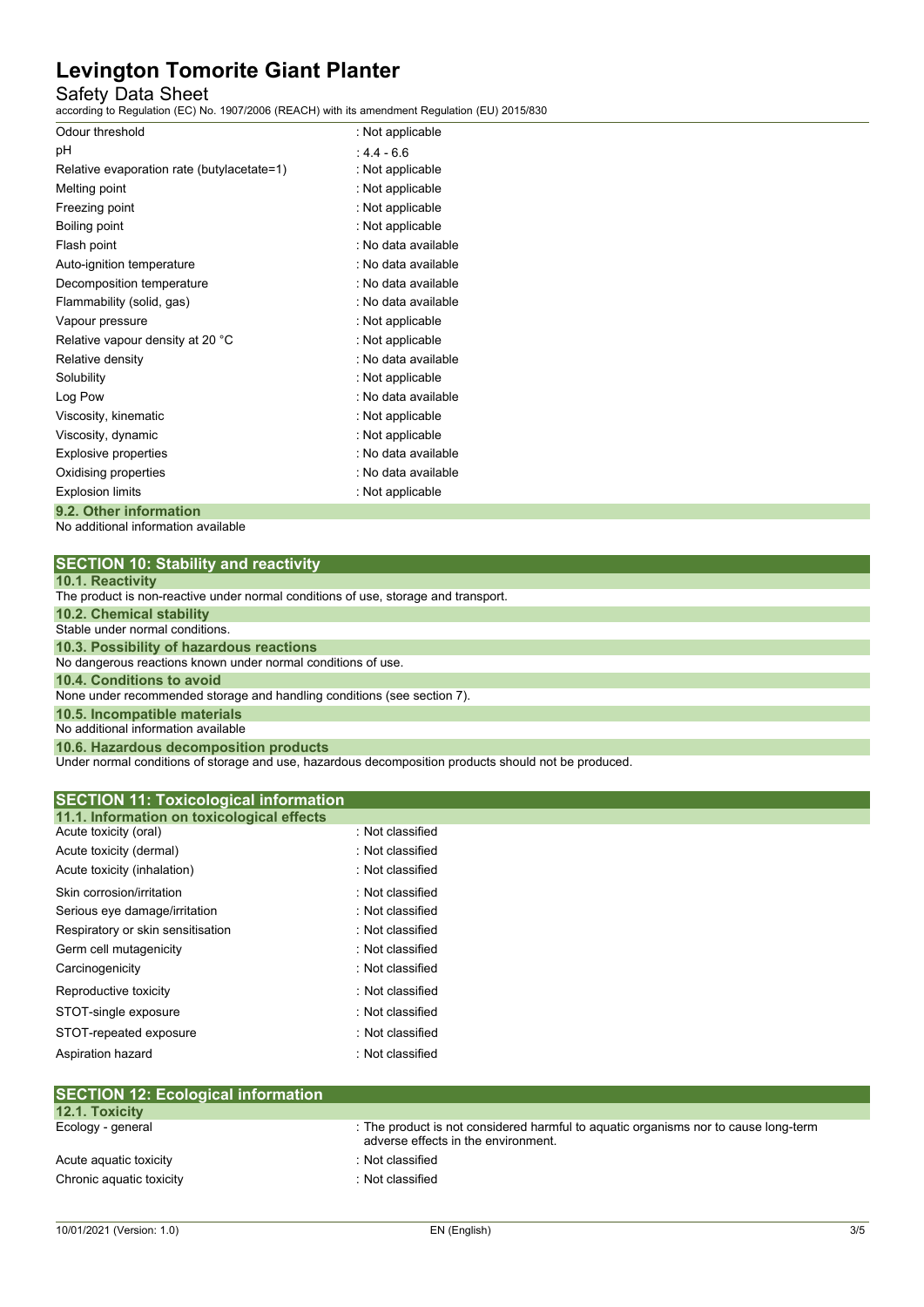## Safety Data Sheet

according to Regulation (EC) No. 1907/2006 (REACH) with its amendment Regulation (EU) 2015/830

| 12.2. Persistence and degradability      |
|------------------------------------------|
| No additional information available      |
| 12.3. Bioaccumulative potential          |
| No additional information available      |
| 12.4. Mobility in soil                   |
| No additional information available      |
| 12.5. Results of PBT and vPvB assessment |
| No additional information available      |
| 12.6. Other adverse effects              |
| No additional information available      |
|                                          |

## **SECTION 13: Disposal considerations**

**13.1. Waste treatment methods**

: Do not contaminate water with the product or its container.

Dispose of contents/container in accordance with licensed collector's sorting instructions. Packaging may be recycled, if local facilities permit.

| <b>SECTION 14: Transport information</b>         |                |                |                |                |  |
|--------------------------------------------------|----------------|----------------|----------------|----------------|--|
| In accordance with ADR / RID / IMDG / IATA / ADN |                |                |                |                |  |
| <b>ADR</b>                                       | <b>IMDG</b>    | <b>IATA</b>    | <b>ADN</b>     | <b>RID</b>     |  |
| 14.1. UN number                                  |                |                |                |                |  |
| Not applicable                                   | Not applicable | Not applicable | Not applicable | Not applicable |  |
| 14.2. UN proper shipping name                    |                |                |                |                |  |
| Not applicable                                   | Not applicable | Not applicable | Not applicable | Not applicable |  |
| 14.3. Transport hazard class(es)                 |                |                |                |                |  |
| Not applicable                                   | Not applicable | Not applicable | Not applicable | Not applicable |  |
| 14.4. Packing group                              |                |                |                |                |  |
| Not applicable                                   | Not applicable | Not applicable | Not applicable | Not applicable |  |
| <b>14.5. Environmental hazards</b>               |                |                |                |                |  |
| Not applicable                                   | Not applicable | Not applicable | Not applicable | Not applicable |  |

No supplementary information available

#### **14.6. Special precautions for user**

**Overland transport:** Not applicable **Transport by sea:** Not applicable **Air transport:** Not applicable **Inland waterway transport:** Not applicable **Rail.transport:** Not applicable

#### **14.7. Transport in bulk according to Annex II of Marpol and the IBC Code** Not applicable

## **SECTION 15: Regulatory information**

**15.1. Safety, health and environmental regulations/legislation specific for the substance or mixture**

### **15.1.1. EU-Regulations**

Contains no REACH substances with Annex XVII restrictions

Contains no substance on the REACH candidate list

Contains no REACH Annex XIV substances

Contains no substance subject to REGULATION (EU) No 649/2012 OF THE EUROPEAN PARLIAMENT AND OF THE COUNCIL of 4 July 2012 concerning the export and import of hazardous chemicals.

Substance(s) are not subject to Regulation (EC) No 850/2004 of the European Parliament and of the Council of 29 April 2004 on persistent organic pollutants and amending Directive 79/117/EEC.